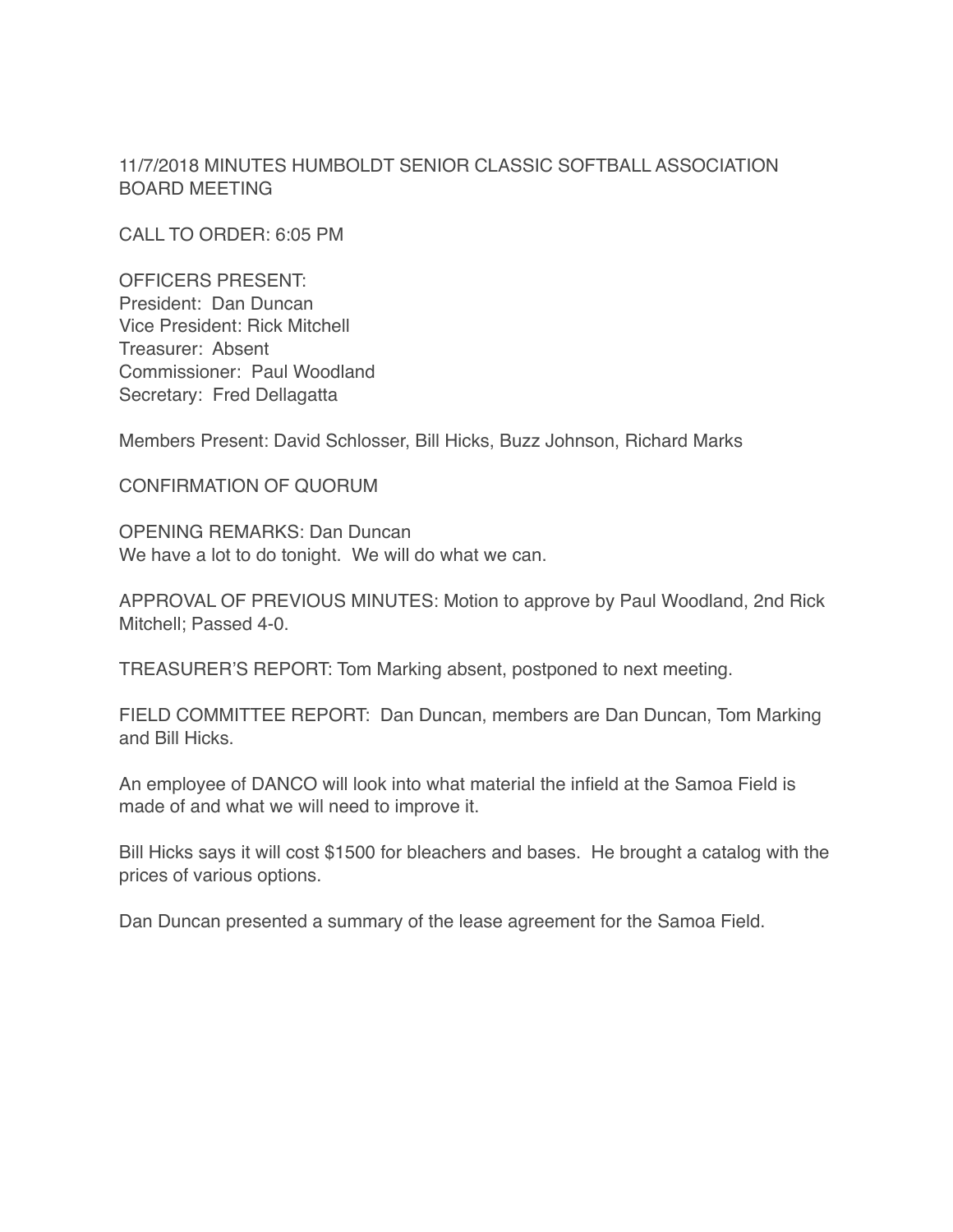## Summary of Lease Agreement for Samoa Field

Lessor: "Samoa Pacific Group"

Lessee: Humboldt Classic Senior Softball Association

Cost for use of field: "\$00.00" (zero)

Alterations:

Responsibility of Lessee:

- 1. maintain outfield
- 2. repair fence
- 3. pour concrete (to be donated)
- 4. provide benches for dugouts

Responsibility of Lessor

| 1. rebuild infield   | Cost? |
|----------------------|-------|
| 2. provide bases     | Cost? |
| 3. provide bleachers | Cost? |
| 4. form concrete     | Cost? |
|                      |       |

## Areas of Responsibility

1. Project Manager **Dan Duncan**<br>
2. Infield Renovation Manager **Dom Marking** 2. Infield Renovation Manager 3. New Bases and Posts Procurement ?<br>4. Bleachers Funding ? 4. Bleachers Funding<br>
5. Prep and Manage Concrete Forming 2 5. Prep and Manage Concrete Forming

A motion to approve the lease agreement for the Samoa Field, was made by Bill Hicks, 2nd by Rick Mitchell; approved 7-1

Bill Hicks and Tom Marking will work on Samoa Field bleachers, bases and infield.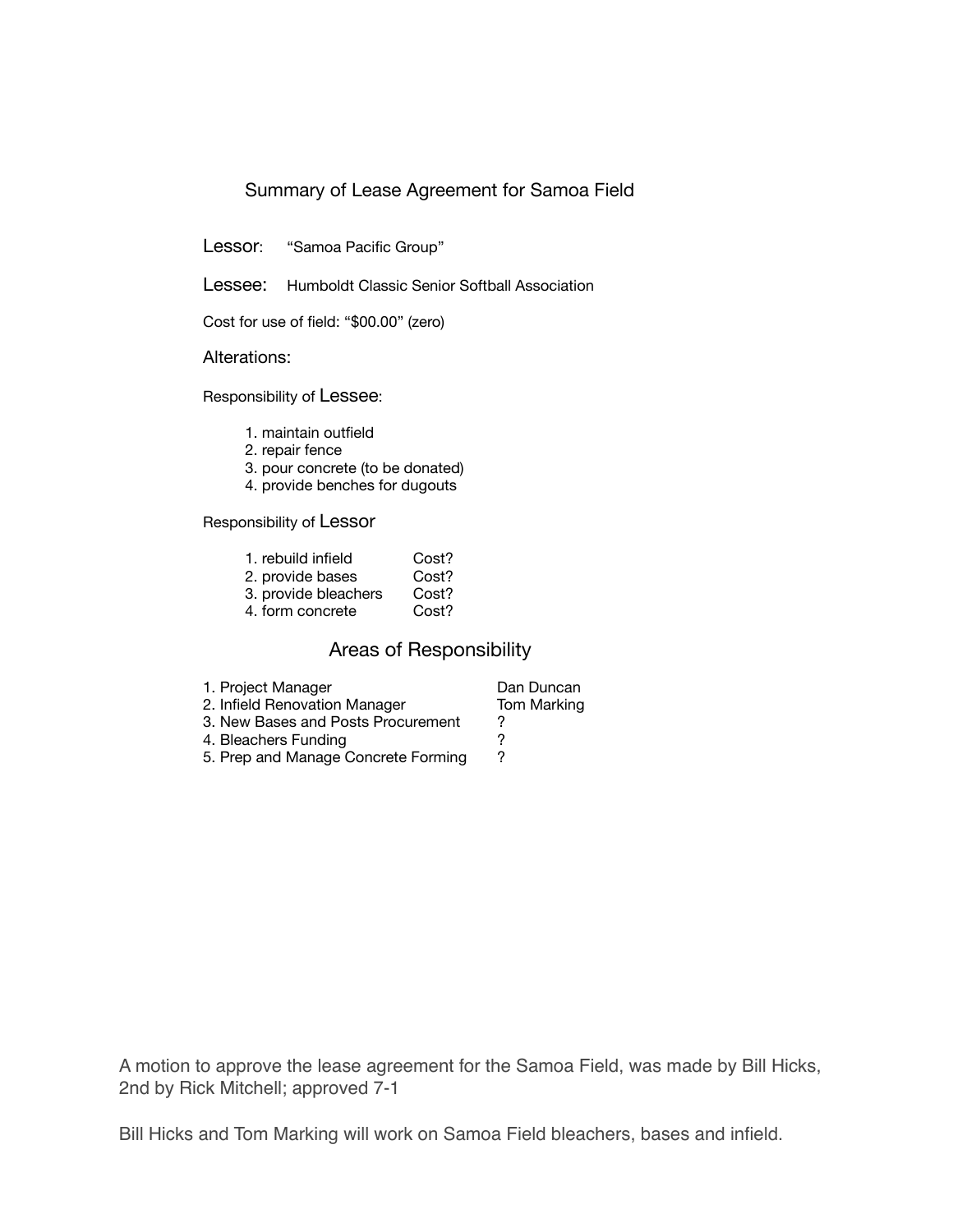REPORT FROM COMMISSIONER: Paul Woodland The Commissioner said he had nothing to report this month.

REPORT FROM MANAGER'S DUTIES COMMITTEE: Paul Woodland (chair), Brenda Blair and David Schlosser.

The document prepared by the committee was read by Paul Woodland line by line, voted on and approved with minor corrections (see below) and will be entered into the revised by-laws at the next meeting upon approval of all members present at that meeting.

The position of manager.docx

14 KB



NEW BUSINESS:

MISSION STATEMENT: Dan Duncan

A motion to form a committee to revise the mission statement proposed by Dan Duncan was made by Bill Hicks, 2nd by David Schlosser; passed 8-0

Bill Hicks and Paul Woodland offered to be on the committee. (Dan Duncan and Mike Owen will also attend)